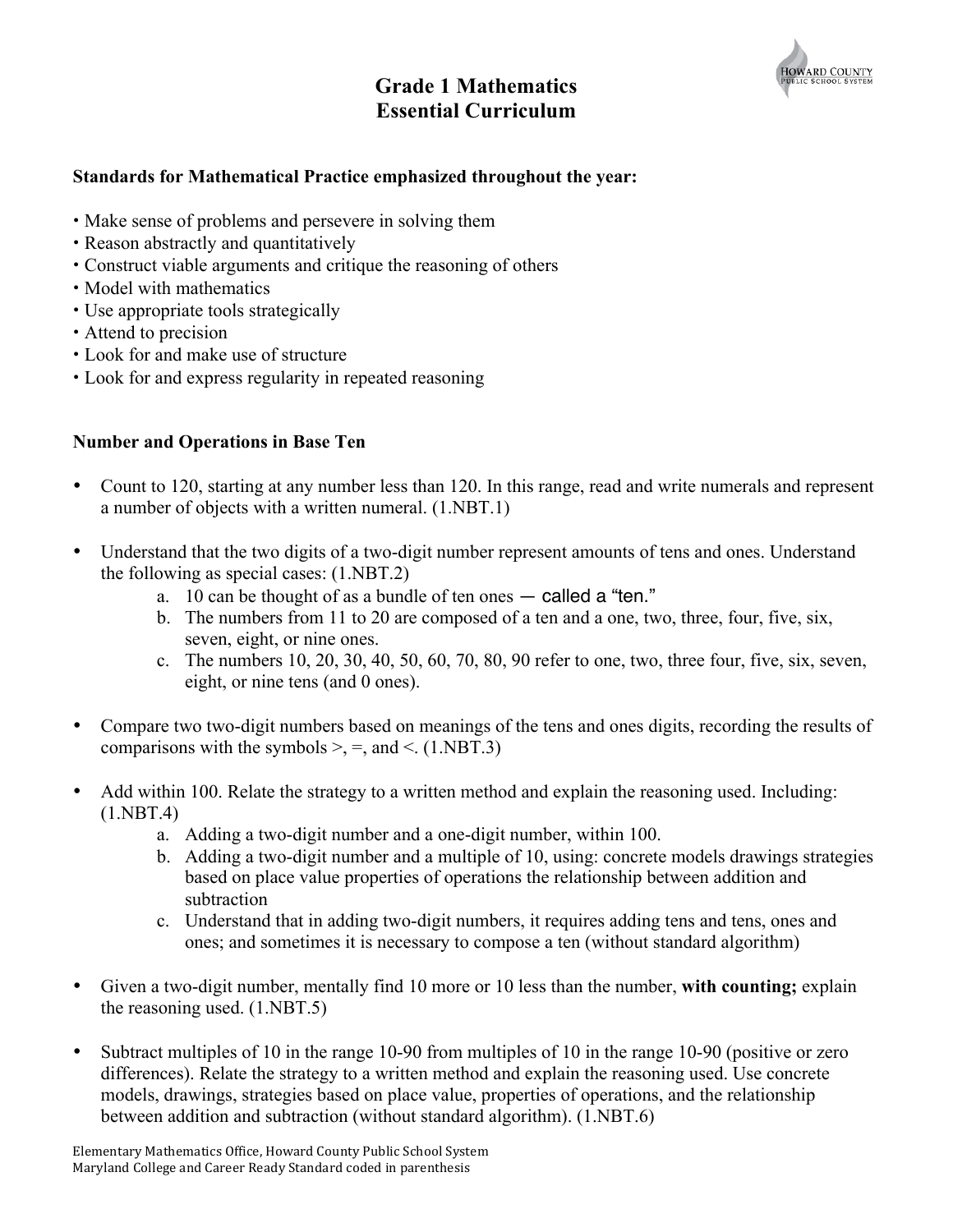## **Operations and Algebraic Thinking**

- Use addition and subtraction within 10 to solve word problems involving situations of adding to, taking from, putting together, taking apart, and comparing. (1.OA.1)
- Solve word problems that call for addition of three whole numbers whose sum is less than or equal to 20, e.g., by using: objects to represent the problem, drawings to represent the problem, equations with a symbol for the unknown number to represent the problem. (1.OA.2)
- Apply properties of operations as strategies to add and subtract. If  $8 + 3 = 11$  is known, then  $3 + 8 = 11$ is also known. (Commutative property of addition.) To add  $2 + 6 + 4$ , the second two numbers can be added to make a ten, so  $2 + 10 = 12$  (Associative property of addition). (1.0A.3)
- Understand subtraction as an unknown-addend problem. *For example, subtract 10 8 by finding the number that makes 10 when added to 8. (missing addend)* (1.OA.4)
- Relate counting to addition and subtraction (e.g., by counting on 2 to add 2). (1.OA.5)
- Add and subtract within 20, developing fluency for addition and subtraction within 10. (1.OA.6) Add and subtract within 20 using strategies such as:
	- $\circ$  Counting on (+/- 1 and 2)
	- o Make 10 / Subtract from 10  $(6 + 4 = 10, 10 3 = 7)$
	- $\circ$  Doubles  $(4 + 4 = 8, 6 3 = 3)$
	- $\circ$  Add 10 (5 + 10 = 15)
- Understand the meaning of the equal sign, and determine if equations involving addition and subtraction are true or false. *For example, which of the following equations are true and which are false?* (Use  $3 + 4 = 7$ ,  $6 = 6$ ,  $7 = 8 - 2$  structures) (1.OA.7)
- Determine the unknown whole number in an addition or subtraction equation relating to three whole numbers. *For example, determine the unknown number that makes the equation true in each of the equations*  $8 + ? = 11$ ,  $5 = ? - 3$ ,  $6 + 6 = ?$ . (1.0A.8)

### **Geometry**

- Distinguish between defining attributes (e.g., triangles are closed and three-sided) versus non-defining attributes (e.g., color, orientation, overall size). Build and draw shapes to possess defining attributes. (1.G.1)
- Compose two-dimensional (rectangles, squares, trapezoids, triangles, half-circles, and quarter-circles) or three-dimensional shapes (cubes, right rectangular prisms, right circular cones, and right circular cylinders) to create a composite shape. (1.G.2)